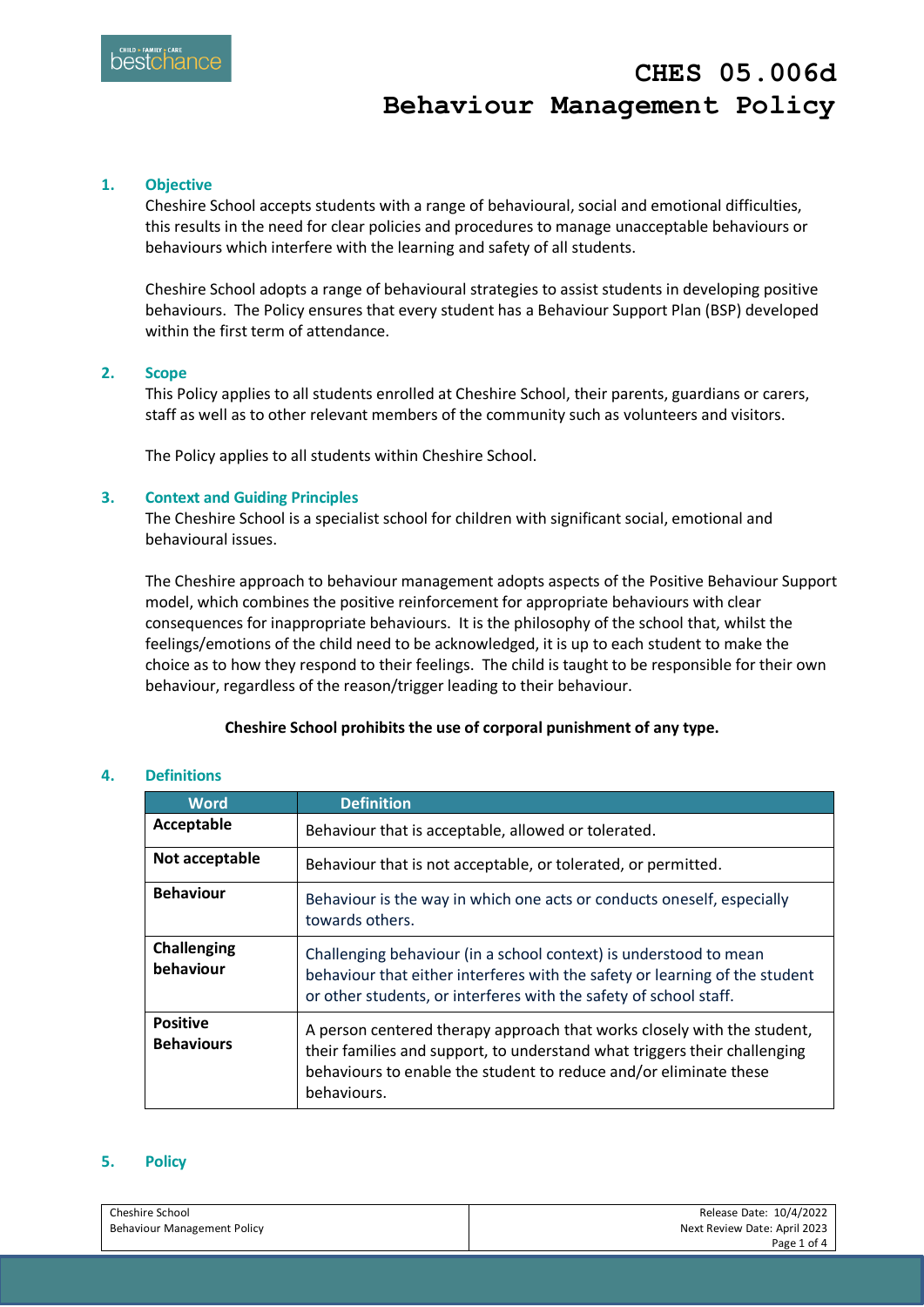

 **CHES 05.006d Behaviour Management Policy**

## **The Head of School will ensure that all Cheshire School staff will**:

- Emphasize whole school approaches with direct focus on:
	- o Consistency and fairness
	- o Early intervention
	- o Prevention
	- o Positive reinforcement for meeting high expectations
	- o Student decision-making and parent and carer involvement
	- $\circ$  The development of pro-social behaviours, as the most effective way to support students and engage them in their learning
- Ensure all students understand the:
	- o Behaviours expected of them
	- o Consequences of not meeting expectations
- Proactively anticipate possible difficulties before they become serious
- Ensure behaviour and/or attendance issues are handled with maximum cooperation and consultation
- Support:
	- o Learning for all
	- o Respectful relationships and dignity for all
	- o Student learning outcomes and feedback
	- o Appropriate pedagogy and curriculum
- Avoid actions and consequences that isolate a student from learning with the exception of where a student breaches the *Anti-Bullying and Non-Violence Policy*
- Adopt a range of behavioural strategies to assist students in developing positive behaviours
- Develop an individual Behaviour Support Plan for each student within their first term of attendance
- Implement strategies that are based on rewarding positive or acceptable behaviour, along with consistent, predictable consequences for poor or unacceptable behavioural choices
- Ensure emotional regulation strategies are explicitly taught and modelled
- Encourage students to identify 'self-calming' strategies that work best for them
- Provide positive consequences for all students displaying desired behaviours
- Provide a sensory room for physical circuits, meditation and a quiet safe space where students can manage their behaviours
- Provide services which are fair, effective, impartial, compassionate and sensitive to the diverse needs of all children enrolled at the school
- Understand that family members are 'the experts' on their own families, and that Cheshire team members work complementary to the skills and resourcefulness of the families
- Adopt interventions that encourage self-help and self-reliance among students, families and clients thus avoiding the creation of dependency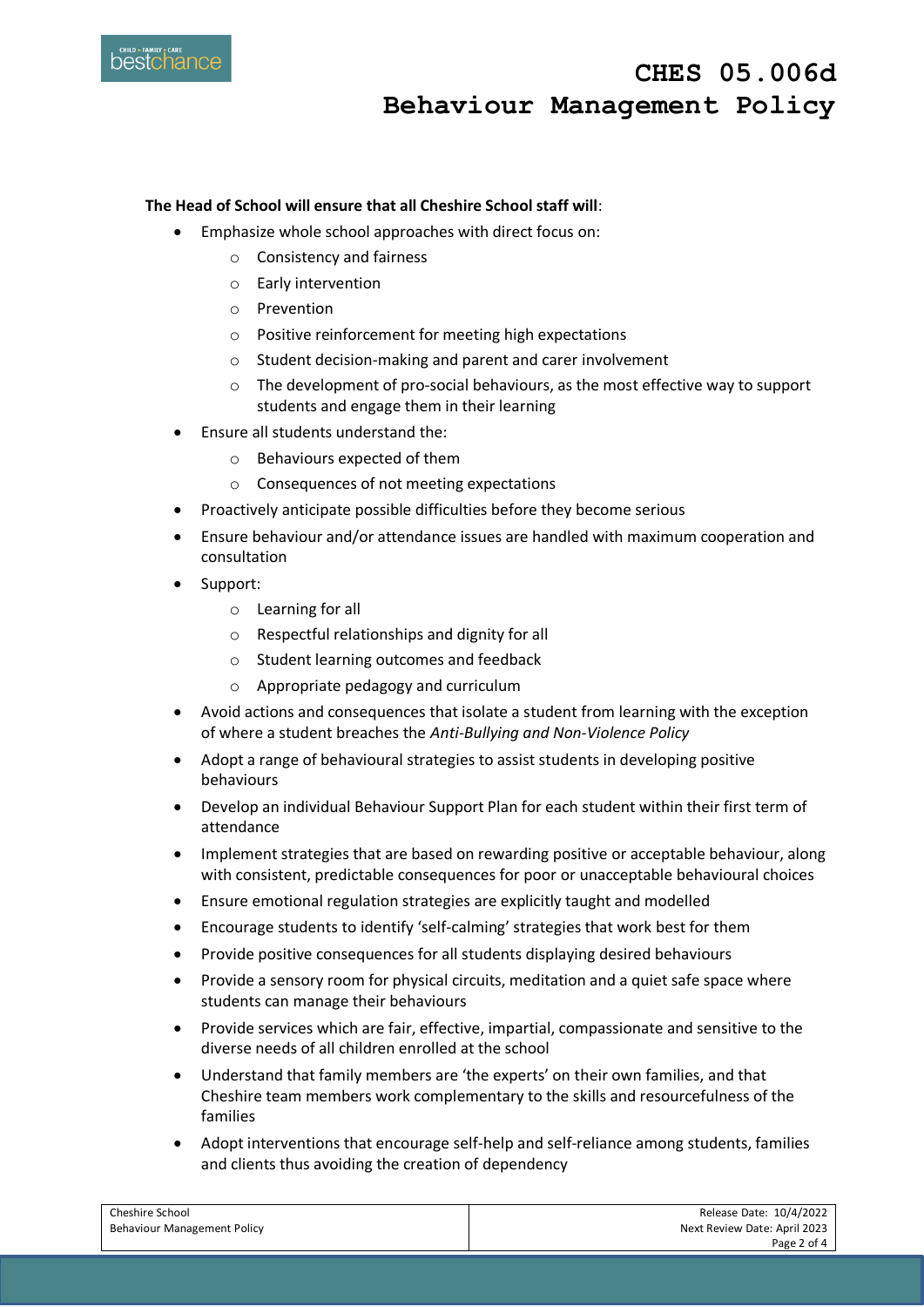In accordance with the *Privacy Policy*, individuals and families must be provided with access to their records and accurate information regarding the extent and nature of the services available to them

# **The Head of School along with all Cheshire staff will adopt the following in response to challenging behaviours:**

- Use language and strategies explicitly taught to support students when 'triggered' or confronted with situations that evoke or potentially evoke a behavioural response that is unacceptable or challenging
- Have a zero tolerance for abuse or offensive language, i.e. accountability for responding appropriately
- Implement a 'safe hands/safe feet' policy aggressive or threatened aggressive physical contact will not be tolerated even if the intention is not to cause harm
- Expect repair or reimbursement for repairs for any damage caused by students to school property
- Implement the *Anti-Bullying and Non-Violence Policy* where necessary

## **Parents/carers will:**

- Sign off their child's Behaviour Support Plans
- Ensure children attend school
- Abide by the terms of the Enrolment Agreement along with the expectations as set out in the Parent Handbook and relevant policies and procedures
- Repair or reimburse for repairs to any damaged caused by their child/ren to *bestchance* premises
- Ensure their child/ren are not exposed to any M, MA or R18+ related media of any kind
- Monitor age appropriate time limits for screen time

## **6. Associated Policies and Procedures**

- 05.006e Behaviour Management Procedures
- 05.008 Enrolment Policy and Procedure
- 05.006 Duty of Care Policy
- 05.006b Supervision of Children Policy
- 001.1 Child Protection Policy and Procedure
- 05.006a Restraint and Seclusion Policy and Procedure
- 05.006c Anti-Bullying and Non-Violence Policy
- Parent Handbook
- Student Code of Conduct
- Compliments, Complaints and Feedback Policy

## **7. Relevant Legislation Sources**

- [Education and Training Reform 2006 \(Act\)](https://www.legislation.vic.gov.au/in-force/acts/education-and-training-reform-act-2006/092)
- [Education and Training Reform Regulations 2007](https://www.google.com/search?q=education+and+training+reform+regulations+2007&rlz=1C1RXQR_en-GBAU995AU995&oq=education+and+training+reform+re&aqs=chrome.1.0i512l2j69i57j0i22i30l3j0i390l3.8630j0j15&sourceid=chrome&ie=UTF-8)

| Cheshire School             | Release Date: 10/4/2022      |
|-----------------------------|------------------------------|
| Behaviour Management Policy | Next Review Date: April 2023 |
|                             | Page 3 of 4                  |